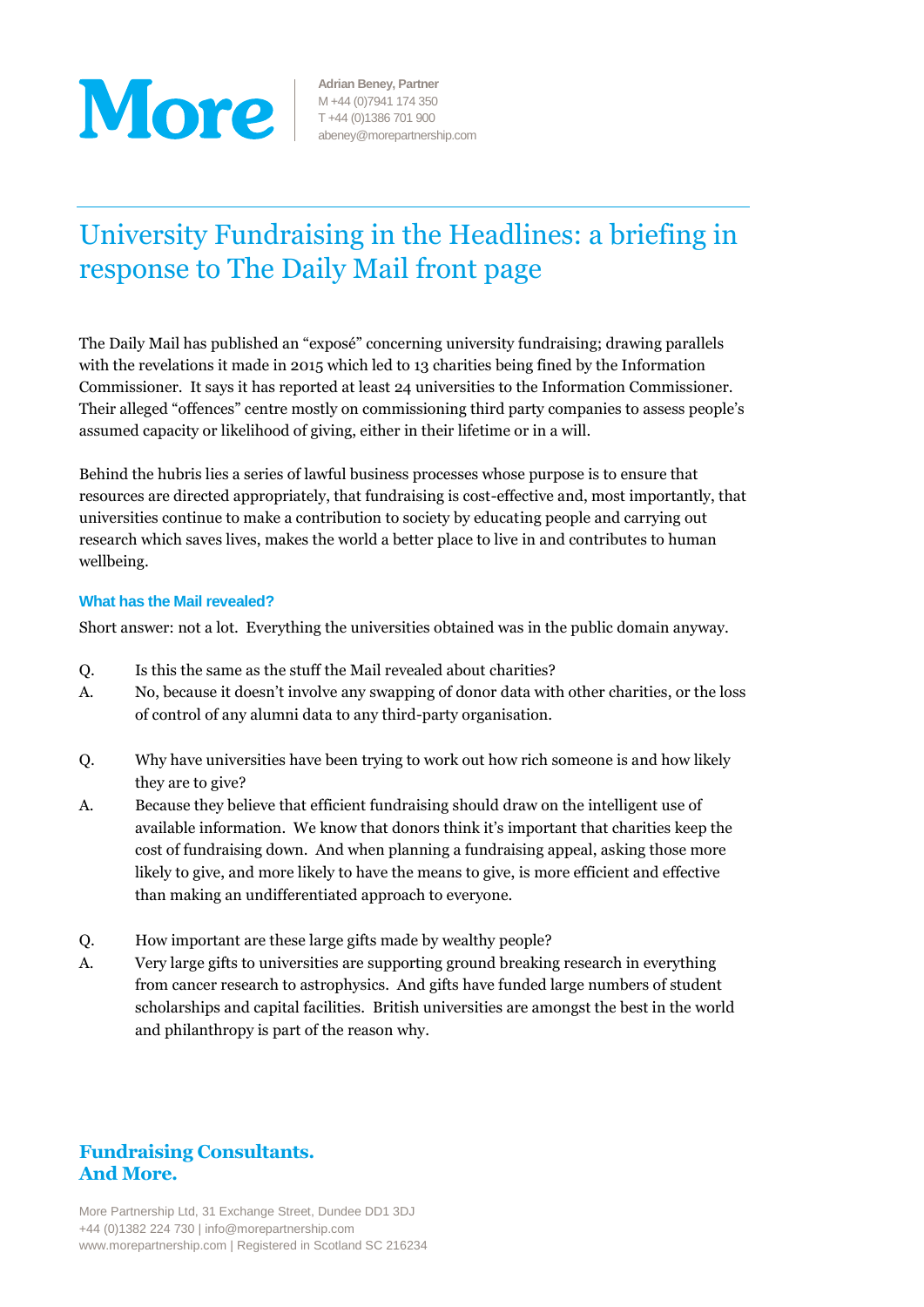#### **What** *is* **"wealth screening" and why do universities do it?**

Short answer: it's about making fundraising more efficient and effective.

- Q. How do universities work out how wealthy someone is?
- A. Using publicly available data and information from the person themselves. Lots of people have told their university what they do for a living. Many have told the university their income or salary range. And if you Google your own name the chances are lots of information will come up. If you have a LinkedIn profile and have connected to your university then you've allowed the university to see and use that information. Corporate information which is in the public domain contains data on who owns which companies. The Land Registry publishes house prices every month under a scheme encouraged by the government. It's this kind of information which is used to work out how wealthy someone might be. Usually the results of such work are stored in a series of very broad bands since anything more specific is likely to be inaccurate.
- Q. So, what's wealth screening?
- A. As noted on BBC News on the 19th November, it's possible for anyone to access the kind of information referred to above using Google or other online sources, and universities find this information using their own staff. But each university typically has between 50,000 and 350,000 records on their database and researching everyone would be very inefficient. There are companies which have drawn together publicly information on the wealthiest 0.5% of the population and can append this to a charity's own record if someone is in the wealthiest 0.5%. It's an efficient way of buying in information which could have been found in-house but far less efficiently. No data belonging to the university is retained by the company.
- Q. How do universities work out how likely someone is to give?
- A. The primary indicator of whether someone will give is if they've done it before. But beyond that, it's possible to look at a database of donors and potential donors and find, for example, that those who live in a certain postcode, or graduated in a certain subject, or who left more than a certain number of years ago are more likely to have given than other people. If the numbers are statistically significant then it's possible to know that people who have those characteristics appear more likely to give than some others. Of course, you don't only ever ask those people and neglect everyone else, because, as Benjamin Franklin said, "*in respect of some of them you will be mistaken*." Statistics can only tell you so much.

# **But weren't universities asking an agency to assess whether or not alumni would be generous in the future?**

### Short Answer: No.

- Q. Did a company try to assess who would be generous in future?
- A. No one can predict whether or not someone will be generous in future! The company mentioned is a direct marketing agency. Such a company offers a range of services which may include the design of their materials, working out compelling ways of communicating their messages and providing help to interpret the data their clients already have in order to work out who to send the mailings to. For example, if you know that you get lots of legacies from people who studied a particular subject and very few from those studied a different one, then you might concentrate your legacy communications on those who read the first subject. But does that predict that on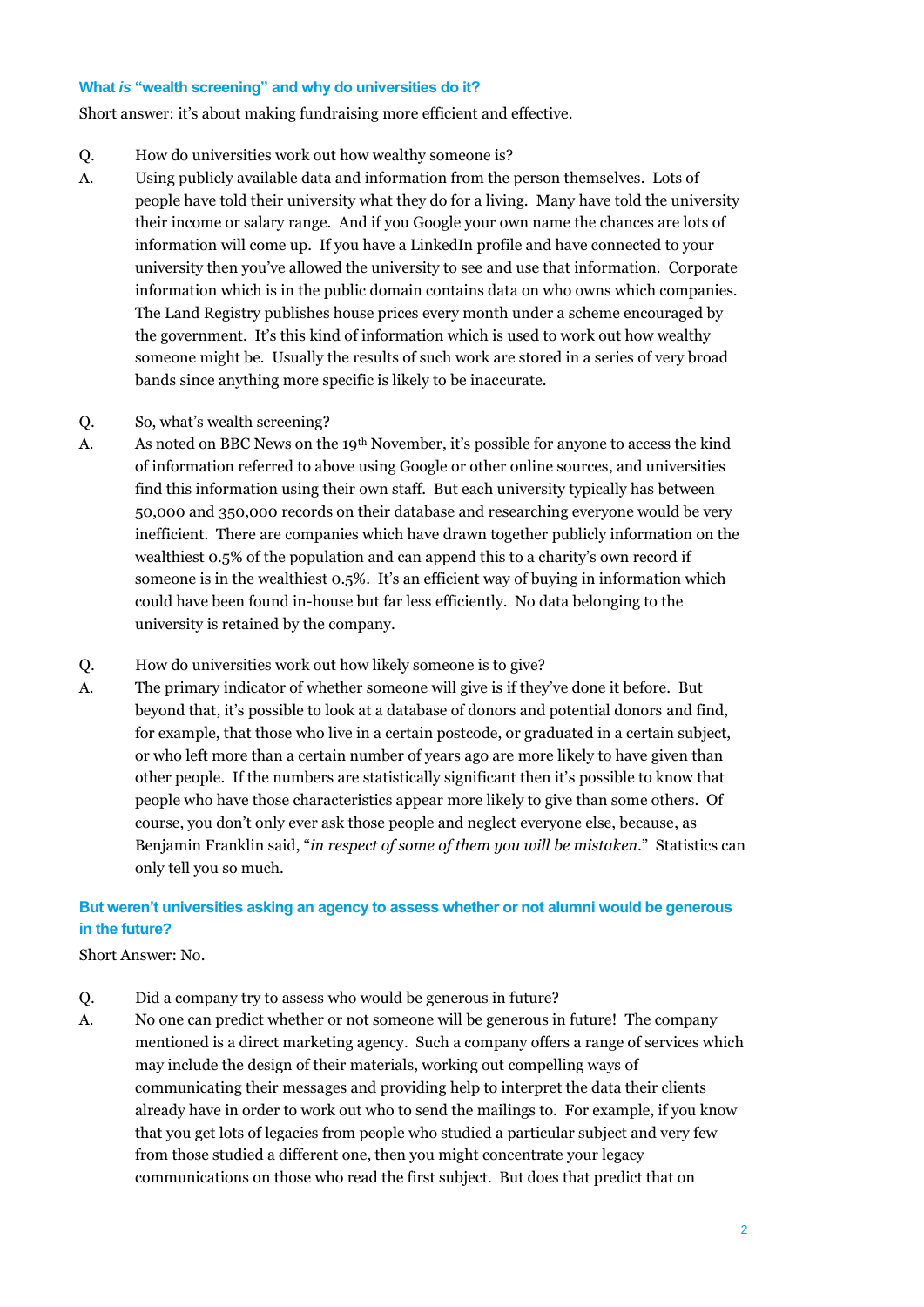particular individual will do so? No. It simply says that there is a statistical likelihood that Person A may be more like to give than Person B.

## **But haven't the universities illegally passed data to lots of third party organisations?**

Short Answer: No.

- Q. The Mail said that data had been passed to wealth screening organisations. Isn't that the same as sharing of data?
- A. No, because in this case universities paid a third party to do some specific things with their own data, which was then returned. That's what happens when they send data to a mailing house to sort and print labels and it's what happens when they ask a third party to do some donor research or modelling or wealth screening. That's very different from passing data to another organisation which keeps the data and uses it for its own purposes.

## **Have universities broken the law?**

Short Answer: It isn't against the law so long as it's done right.

- Q. Does wealth screening need the consent of the person being screened?
- A. No. Data Protection law allows all sorts of the uses of personal data without the need to obtain consent if it is in the legitimate interest of the organisation. Broadly speaking, the test for doing this is a business need, that the organisation has told the person about the data processing and that it doesn't infringe the person's "rights and freedoms."
- Q. Did the universities tell people they were doing this?
- A. It's inconceivable that a university actively engaged in fundraising did not have the word "fundraising" or something similar in their privacy statements. In 2000 when the current Data Protection Act came into effect the university's professional body, CASE, was recommending a form of words agreed with the then Data Protection Registrar which explicitly included the word "fundraising."
- Q. But is it enough to say you do "fundraising" when you include wealth screening and predictive modelling?
- A. Some in the privacy management world argue that this is not enough, since they argue it's intrusive or unexpected and needs pointing out explicitly. That was part of the reason ICO fined charities for wealth screening. But a number of lawyers have argued that this is not a safe conclusion and that the charities could have appealed the wealth screening aspect of the fines. But there were other matters in the charity cases which made the wisdom of an appeal doubtful.

A parallel exists with the banking industry. The banks take all sorts of security measures to make sure that our bank cards are not subjected to fraudulent transactions, and they say so in their terms and conditions. But they don't say that they score each and every transaction you make to see whether it looks statistically likely to be fraudulent, nor do they describe the algorithms they use to do so. They just say that they "take steps to ensure your card details remain secure." The question of how much detail is needed in a privacy notice to make it fair is still a judgement call the data controller needs to make.

In the light of the ICO fines on charities universities have been making their privacy notices fuller and more explicit to make sure people know. But guidance on making privacy notices as explicit as this was only published by ICO in October 2016.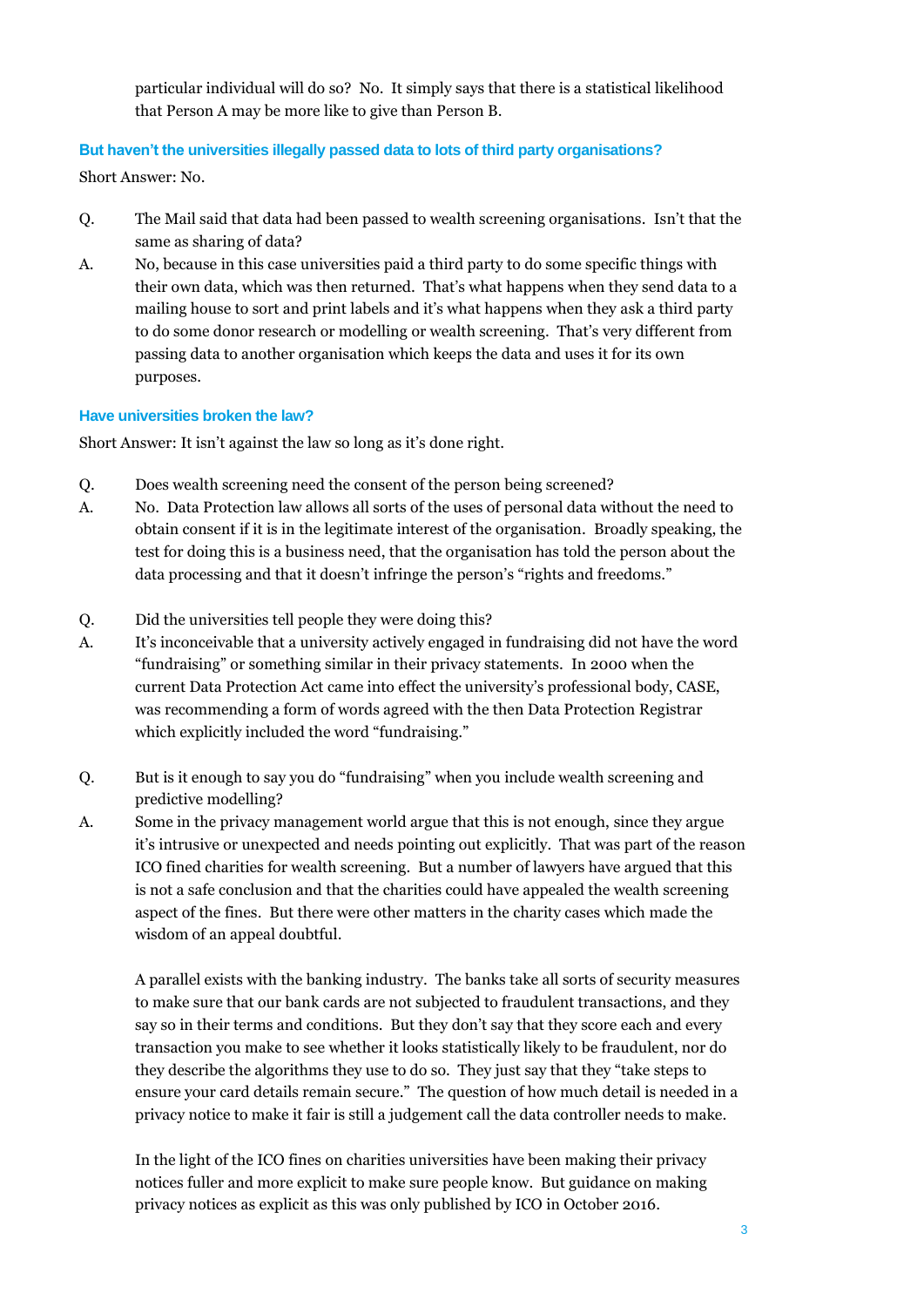- Q. Do people expect universities to work out how wealthy they are?
- A. Many Russell Group universities have been directly asking alumni how much they earn for years. And about their company directorships and who their friends are and so on. It's hard to argue this is really that surprising. And would graduates be horrified that universities might use statistics to help their marketing? It seems unlikely. This is a graduate audience after all.
- Q. But isn't this really intrusive?
- A. One Russell Group university has recently included a very detailed description of wealth screening and predictive modelling in its privacy notice which it has sent to all 320,000 alumni. Just 13 people have asked the university not to do it. It seems that most people don't regard it as important enough to ask their university not to do it. And one leading charity lawyer had gone so far as to say he thinks ICO's argument that this is intrusive reflects the personal opinions of the ICO staff and nothing more.

#### **Did the Information Commissioner's Office know universities do this?**

Short Answer: Yes

- Q. How do you know that the Information Commissioner's Office knew universities did this?
- A. Because I wrote a briefing paper in early 2016 prior to a meeting between CASE, Universities UK and the Russell Group which described details of the wealth screening which the Daily Mail has "revealed."

# **The Daily Mail refers to the people who've been wealth screened as victims. What harm has come to them? Is there any evidence?**

Short Answer: None

- Q. What harm is likely to have come to people who've been wealth screened?
- A. It's hard to identify any harm. As the Daily Mail noticed, most people aren't wealthy enough to match a wealth screening exercise anyway. No harm whatsoever comes to those people, since although technically the fact that they didn't match a wealth screen is new information, in practice the charity will treat them identically to the way they were treated before the wealth screen. As far as those who do match are concerned, the Centre for Philanthropy at the University of Kent has found that one of the things major donors appreciate is fundraisers coming to them properly prepared.

And the leader author says he was sent an email about the idea of leaving a legacy and then another a whole year later. This is hardly intrusive, not least because the email will have contained the option to unsubscribe.

## **The Mail says that "when they asked me to leave a legacy, they knew I had the cash." Is this true?**

Short Answer: No

- Q. Did the university know the Investigations Editor "had the cash"?
- A. Of course not. That kind of data is simply not available.